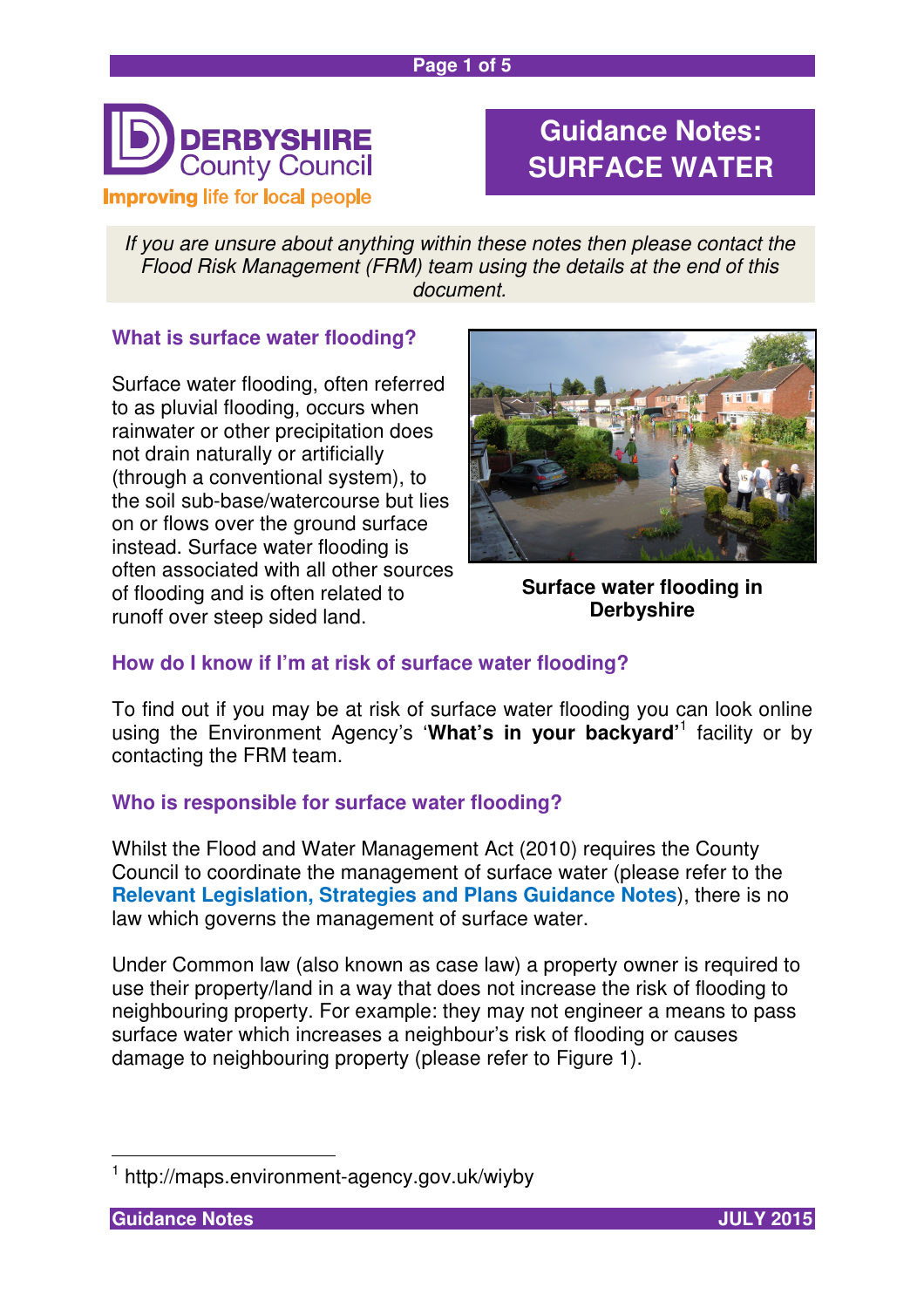#### **Page 2 of 5**

A landowner does have the right to defend themselves from surface water runoff. However landowners at a higher elevation of land do not have a legal responsibility to attenuate water within their property boundary and prevent water from affecting land at a lower elevation in its natural quantity and quality. An illustrative example of this can be found below in Figure 1.



**Surface water runoff** 



**Right to defend property** 



**Engineered point of** discharge

# **Figure 1: You have the right to defend your property from surface water but must not engineer a point of discharge**

## **How to manage the risk and impacts of surface water flooding**

It is recommended that you gather as much information as possible to determine and understand your level of risk. You can start by looking at the following:

- Review the Environment Agency's '**What's in your backyard'** facility.
- Look to get a flood mitigation property survey (please refer to the **Using Experts Guidance Notes**).
- Install flood resilient or resistant products (property level protection). It is always worth checking with the Local Planning Authority to determine whether these products may require planning permission.
- Look to obtain flood insurance (please refer to the **Insurance Guidance Notes**).
- Join a local Flood Action Group.
- Create a personal contingency plan to manage before, during and after a flood (please refer to the **Before, During and After a Flood Guidance Notes**).
- Speak to a member of the FRM team.



**Example of a flood defence product** 

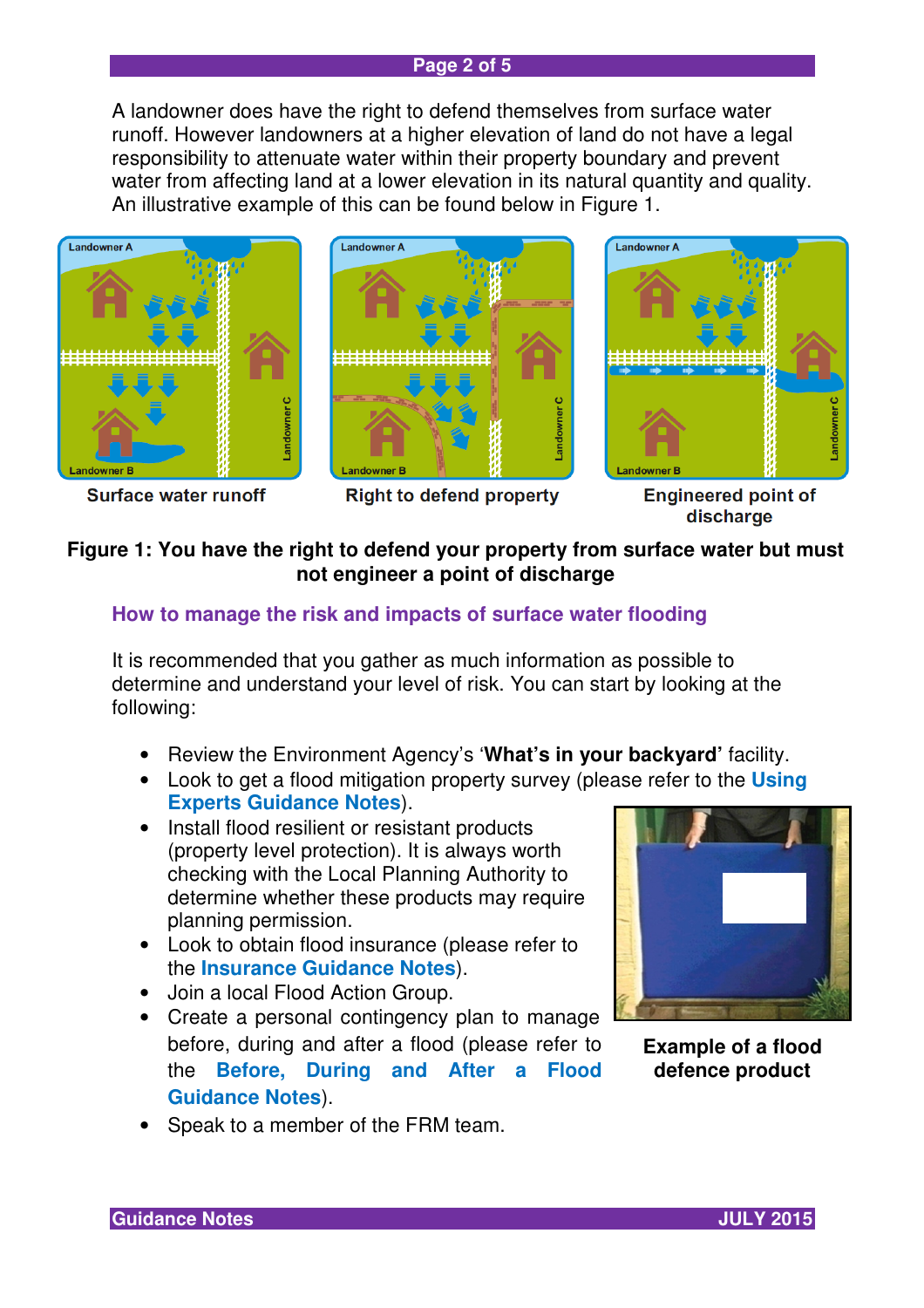#### **Page 3 of 5**

The **National Flood Forum**<sup>2</sup> is an independent charity dedicated to supporting and representing communities and individuals at risk of flooding. The National Flood Forum also publish a directory of products and services designed to help protect against flooding; this is known as the '**Blue Pages**' 3 . Please visit their website or contact them via telephone on **(01299) 403055**.

## **Sustainable Drainage Systems (SuDS) and Surface Water Management**

Traditionally surface water has been managed beneath the surface via piped systems getting any surface water to local watercourses or local sewerage works as swiftly as possible. Sustainable Drainage Systems or SuDS can provide a multitude of benefits for managing surface water including helping to reduce flood risk. For further information relating to SuDS and surface water management please refer to the **Planning** 



**and Development Guidance Notes** and **Environmental Best Practice Guidance Notes**.

**Example SuDS: A roadside swale** 

## **Frequently asked questions**

### An adjacent landowner is piping collected surface water onto my land. What can I do?

If a landowner has engineered a point discharge on to your land, it is recommended that the affected landowner liaises with the adjacent landowner in the first instance. The FRM team actively promote this line of communication to help to resolve all issues. If you would like to discuss any issues first, and require the support of an officer of the FRM team to help liaise with your adjacent landowner, please use the contact details at the end of these guidance notes.

An engineered point of discharge can also be deemed a nuisance and it may also be useful to contact your District/Borough Council who may be able to advise further in relation to the Public Health Act (Section 259).

If communication lines break down then seeking independent legal advice may be necessary. Should you believe your property to remain disproportionately at risk of surface water flooding due to the actions of a neighbouring landowner then it is advisable to contact **www.citizensadvice.org.uk** who may be able to provide independent advice.



 2 www.nationalfloodforum.org.uk

 $^3$  www.bluepages.org.uk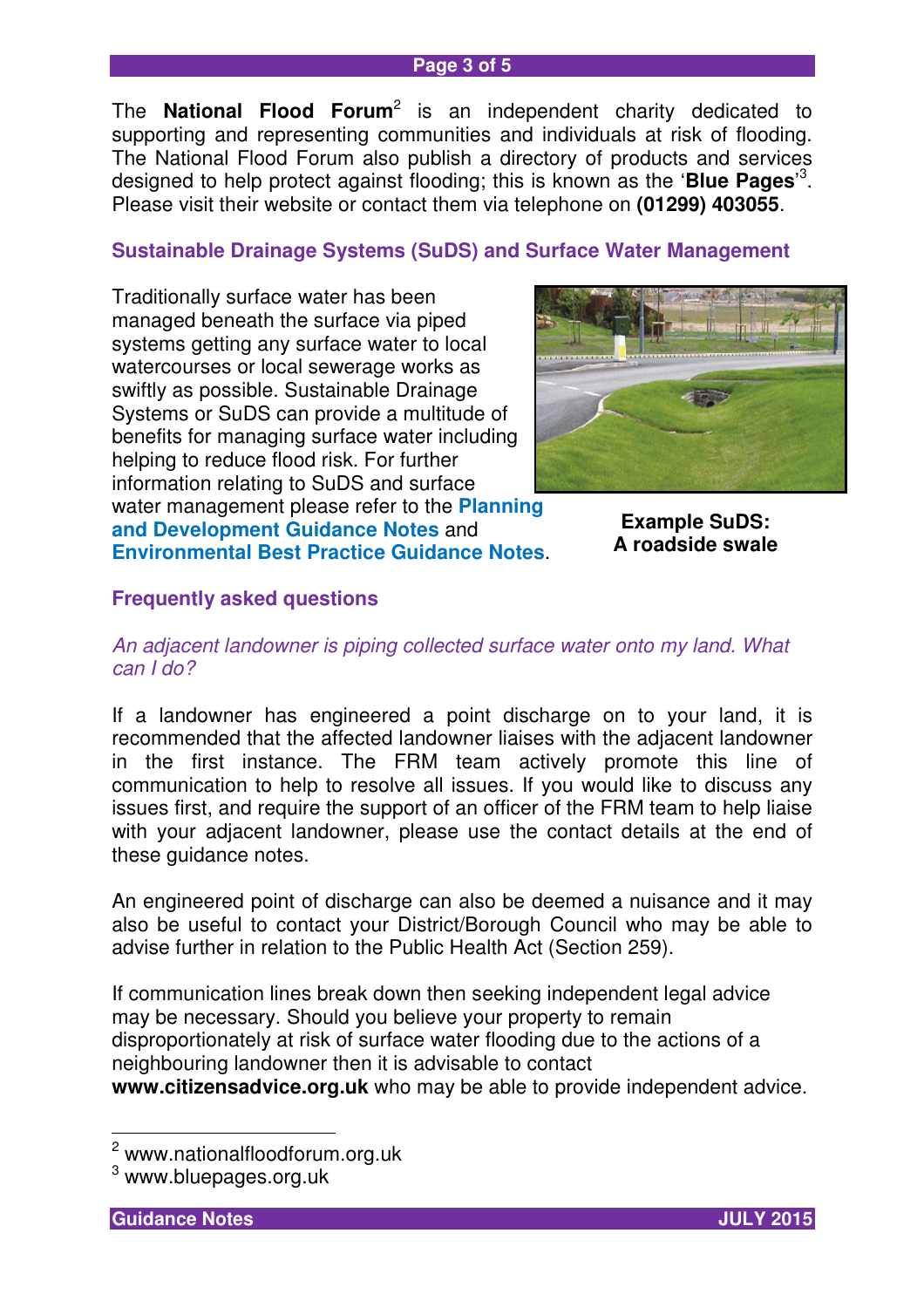#### **Page 4 of 5**

#### Who should I call in the event of surface water flooding?

If flood water has the potential to enter the living areas of your property and you feel that sandbags could help, then you should call the County Council's Emergency Planning team on (01629) 538364. Out of normal working hours, contact can be made through Call Derbyshire on (01629) 533190.

In extreme circumstances where residents may need to be temporarily evacuated from their home, further help will be provided by the County Council. Please also be aware that the FRM team are unable to provide a reactive service.

#### A gully outside my house is blocked and threatening to flood my property. Who shall I call?

If a known County Council asset (i.e. Highway gully or culvert) is blocked during a storm event and is causing or exacerbating flooding then it should be reported to the County Council's Highways team via Call Derbyshire on **(01629) 533190 ,** or online via 'Report a blocked drain' www.derbyshire.gov.uk/do\_it\_now.

#### Who should I call after I have been flooded by surface water?

Please call Derbyshire's Highways team via Call Derbyshire on **(01629) 533190** or online via 'Report a blocked drain' www.derbyshire.gov.uk/do\_it\_now if the flooding relates to a blocked gulley or Highway asset.

If the flooding is being caused by a sewer then it should be reported to the local water company. If you are unsure of your provider please refer to your water utility bill.

- Severn Trent Water 0800 783 4444
- Yorkshire Water 0345 124 24 24
- United Utilities 0345 6723 723

For any other causes of surface water flooding please contact the FRM team on the details at the end of this guidance.

### What is a Surface Water Management Plan and do Derbyshire have any specified Critical Drainage Areas?

One of the requirements of the European Union's Floods Directive was for all Lead Local Flood Authorities (including Derbyshire County Council) to produce a document known as a Preliminary Flood Risk Assessment (PFRA). For more information please refer to the **Relevant Legislation, Strategies**